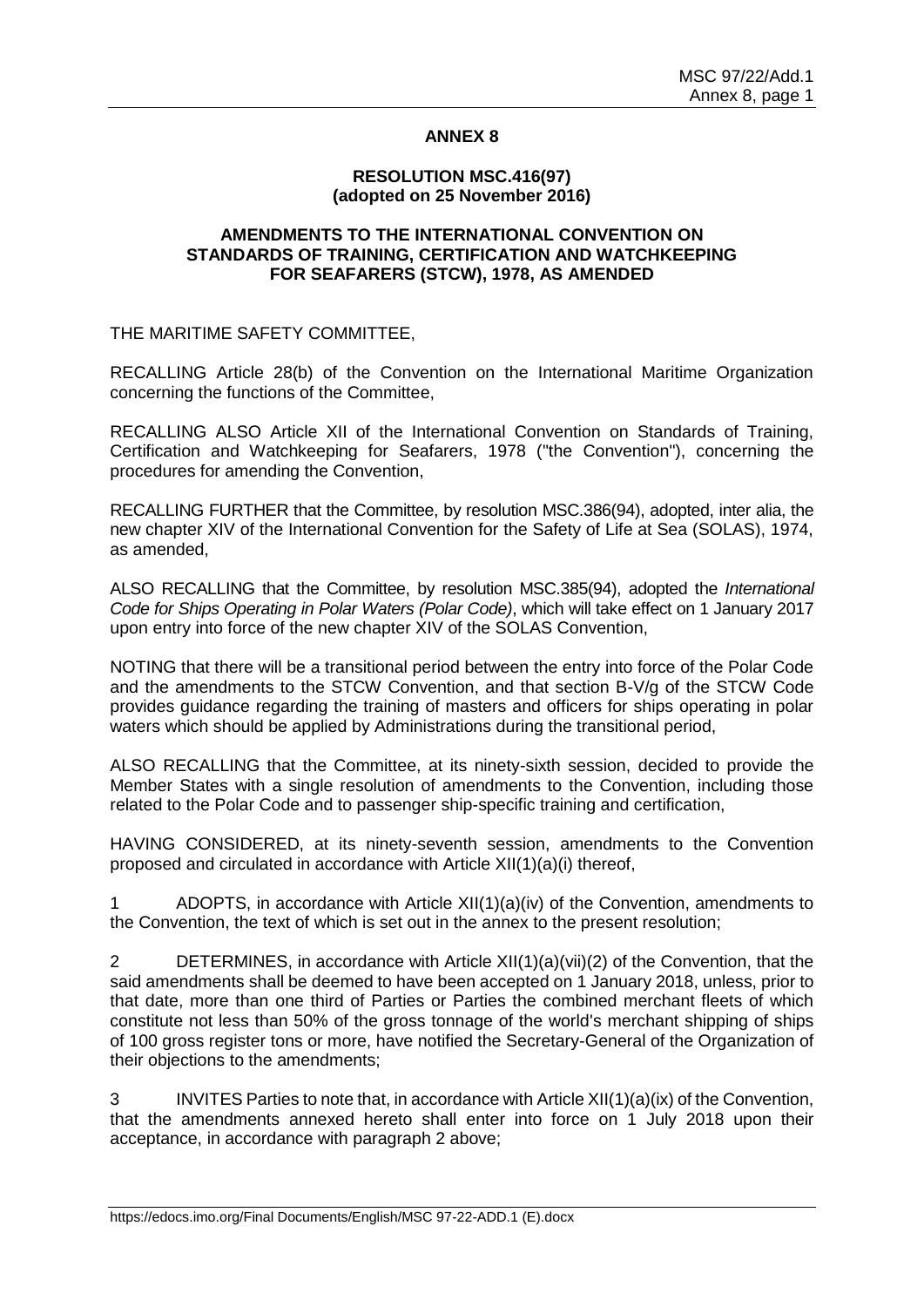4 URGES Parties to implement the amendments to regulation I/1.1, regulation I/11 and regulation V/4 at an early stage;

5 INVITES Parties to recognize seafarers' certificates issued by a Party at an early stage, in accordance with paragraph 4 above, and prior to the entry into force of amendments to regulation V/4;

6 REQUESTS the Secretary-General, for the purposes of Article XII(1)(a)(v) of the Convention, to transmit certified copies of the present resolution and the text of the amendments contained in the annex to all Parties to the Convention;

7 REQUESTS ALSO the Secretary-General to transmit copies of this resolution and its annex to Members of the Organization, which are not Parties to the Convention.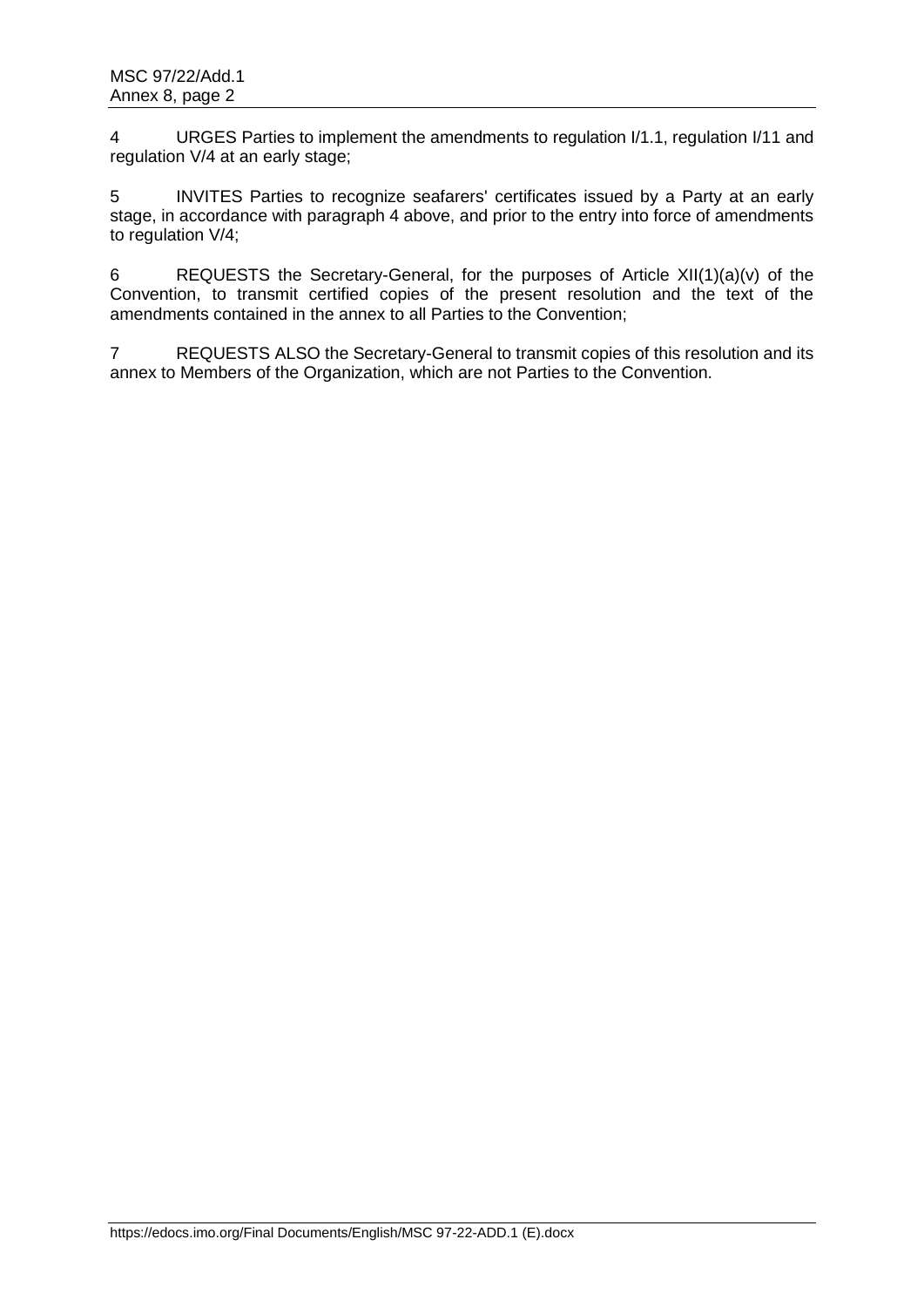## ANNEX

## **AMENDMENTS TO THE INTERNATIONAL CONVENTION ON STANDARDS OF TRAINING, CERTIFICATION AND WATCHKEEPING FOR SEAFARERS (STCW), 1978, AS AMENDED**

## **CHAPTER I**

#### **General provisions**

1 In regulation I/1.1, the following new definitions are added:

- ".42 *Polar Code* means the International Code for Ships Operating in Polar Waters, as defined in SOLAS regulation XIV/1.1.
- .43 *Polar waters* means Arctic waters and/or the Antarctic area, as defined in SOLAS regulations XIV/1.2 to XIV/1.4."

2 In regulation I/11, after the existing paragraph 3, the following new paragraph is inserted and the subsequent paragraphs are renumbered accordingly:

"4 Every master or officer shall, for continuing seagoing service on board ships operating in polar waters, meet the requirements of paragraph 1 of this regulation and be required, at intervals not exceeding five years, to establish continued professional competence for ships operating in polar waters in accordance with section A-1/11, paragraph 4 of the STCW Code."

## **CHAPTER V**

## **Special training requirements for personnel on certain types of ships**

3 In chapter V, the existing regulation V/2 is replaced by the following:

## "**Regulation V/2**

*Mandatory minimum requirements for the training and qualifications of masters, officers, ratings and other personnel on passenger ships*

1 This regulation applies to masters, officers, ratings and other personnel serving on board passenger ships engaged on international voyages. Administrations shall determine the applicability of these requirements to personnel serving on passenger ships engaged on domestic voyages.

2 Before being assigned shipboard duties, all persons serving on a passenger ship shall meet the requirements of section A-VI/1, paragraph 1 of the STCW Code.

3 Masters, officers, ratings and other personnel serving on board passenger ships shall complete the training and familiarization required by paragraphs 5 to 9 below, in accordance with their capacity, duties and responsibilities.

4 Masters, officers, ratings and other personnel, who are required to be trained in accordance with paragraphs 7 to 9 below shall, at intervals not exceeding five years, undertake appropriate refresher training or be required to provide evidence of having achieved the required standard of competence within the previous five years.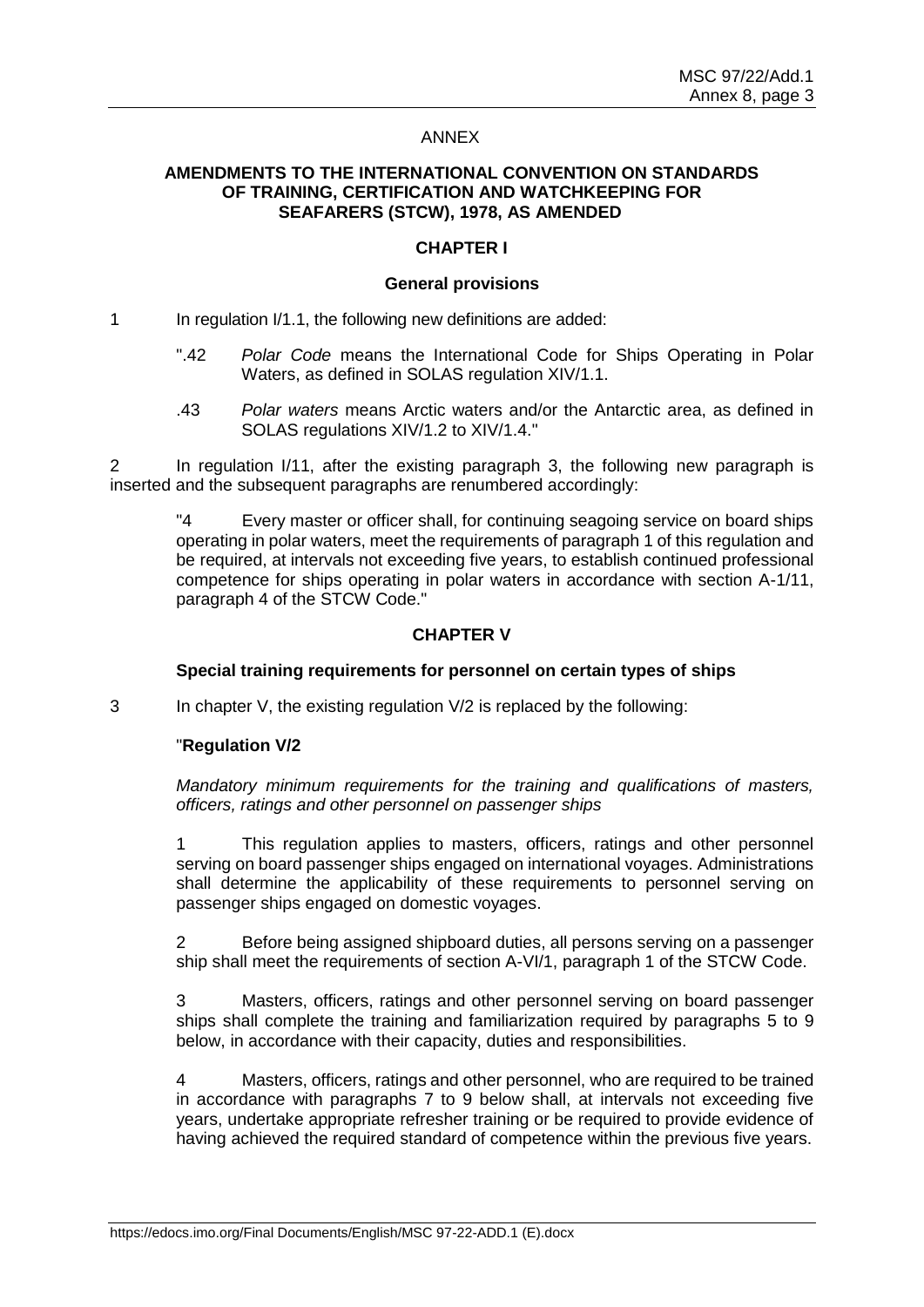5 Personnel serving on board passenger ships shall complete passenger ship emergency familiarization appropriate to their capacity, duties and responsibilities as specified in section A-V/2, paragraph 1 of the STCW Code.

6 Personnel providing direct service to passengers in passenger spaces on board passenger ships shall complete the safety training specified in section A-V/2, paragraph 2 of the STCW Code.

7 Masters, officers, ratings qualified in accordance with chapters II, III and VII and other personnel designated on the muster list to assist passengers in emergency situations on board passenger ships, shall complete passenger ship crowd management training as specified in section A-V/2, paragraph 3 of the STCW Code.

8 Masters, chief engineer officers, chief mates, second engineer officers and any person designated on the muster list of having responsibility for the safety of passengers in emergency situations on board passenger ships shall complete approved training in crisis management and human behaviour as specified in section A-V/2, paragraph 4 of the STCW Code.

9 Masters, chief engineer officers, chief mates, second engineer officers and every person assigned immediate responsibility for embarking and disembarking passengers, for loading, discharging or securing cargo, or for closing hull openings on board ro-ro passenger ships, shall complete approved training in passenger safety, cargo safety and hull integrity as specified in section A-V/2, paragraph 5 of the STCW Code.

10 Administrations shall ensure that documentary evidence of the training which has been completed is issued to every person found qualified in accordance with paragraphs 6 to 9 of this regulation. "

4 In chapter V, the following new regulation is added:

# "**Regulation V/4**

*Mandatory minimum requirements for the training and qualifications of masters and deck officers on ships operating in polar waters*

1 Masters, chief mates and officers in charge of a navigational watch on ships operating in polar waters shall hold a certificate in basic training for ships operating in polar waters, as required by the Polar Code.

2 Every candidate for a certificate in basic training for ships operating in polar waters shall have completed an approved basic training for ships operating in polar waters and meet the standard of competence specified in section A-V/4, paragraph 1, of the STCW Code.

3 Masters and chief mates on ships operating in polar waters, shall hold a certificate in advanced training for ships operating in polar waters, as required by the Polar Code.